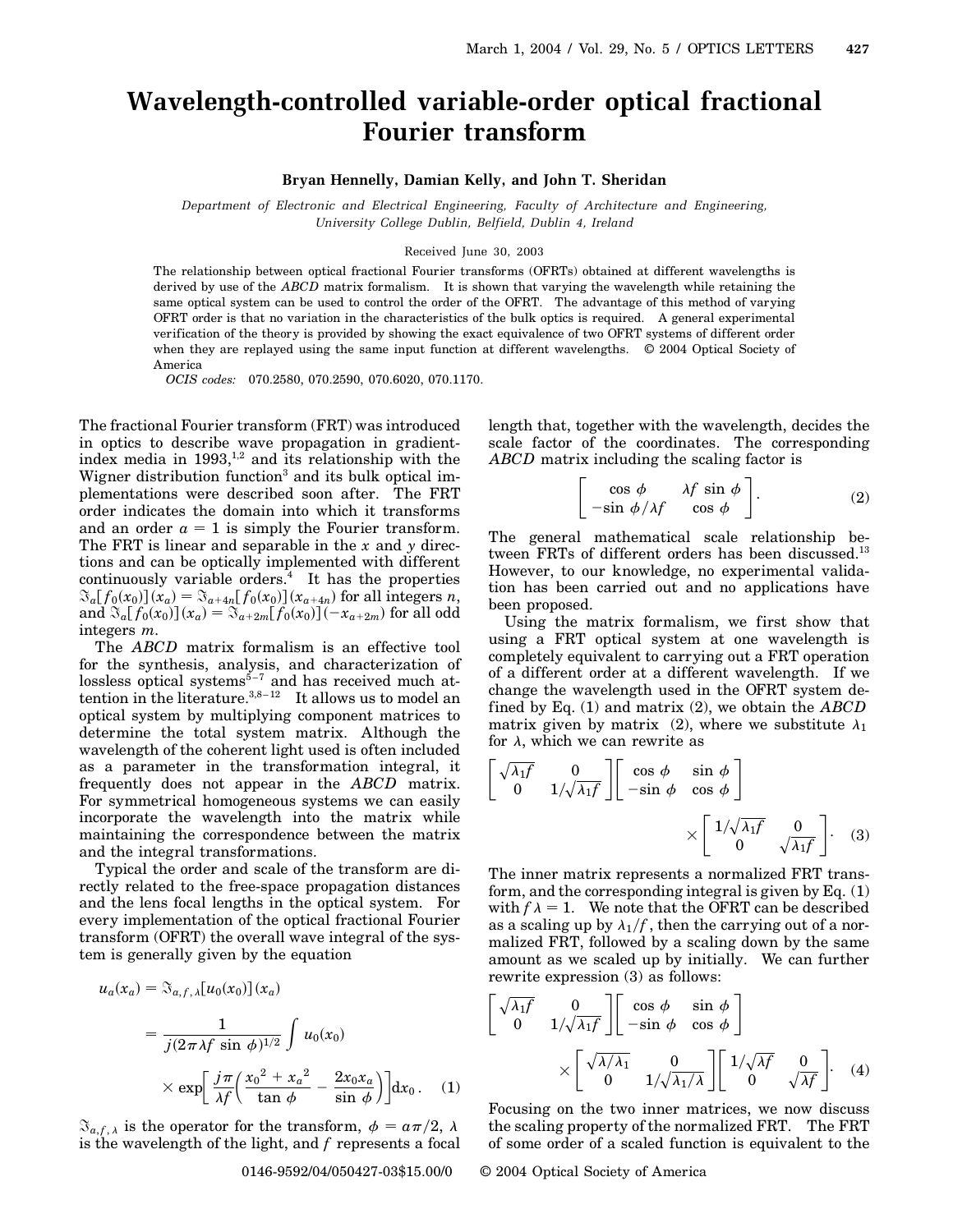FRT of a different order of the unscaled function with additional chirping and scaling. We show this equivalence in the following operator and matrix equations:

$$
\Im_a \left[ \frac{1}{\sqrt{M}} u_0 \left( \frac{x_0}{M} \right) \right] (x_a) = \frac{1}{\sqrt{M_1}} \times \exp(j \pi x_{a_1}^2 q) \Im_{a_1} [u_0(x_0)] \left( \frac{x_{a_1}}{M_1} \right), \quad (5)
$$

$$
\left[ \begin{array}{cc} \cos \phi & \sin \phi \\ -\sin \phi & \cos \phi \end{array} \right] \left[ \begin{array}{cc} M & 0 \\ 0 & 1/M \end{array} \right] = \left[ \begin{array}{cc} 1 & 0 \\ q & 1 \end{array} \right]
$$

$$
\times \left[ \begin{array}{cc} M_1 & 0 \\ 0 & 1/M_1 \end{array} \right] \left[ \begin{array}{cc} \cos \phi_1 & \sin \phi_1 \\ -\sin \phi_1 & \cos \phi_1 \end{array} \right], \quad (6)
$$

where  $M$  is the scale that we apply to our input function before we apply a FRT of order  $a, \phi = a\pi/2$ , and  $\phi_1 = a_1\pi/2$ , where  $a_1$ ,  $M_1$ , and  $q$  are defined as

$$
a_1 = \frac{2\phi_1}{\pi} = \frac{2}{\pi} \tan^{-1} \left(\frac{\tan \phi}{M^2}\right),
$$
  
\n
$$
M_1 = \frac{\sin \phi}{M \sin \phi_1},
$$
  
\n
$$
q = \frac{\sin^2 \phi_1 - \sin^2 \phi}{\sin \phi \cos \phi}.
$$
 (7)

The left-hand side of expression (6) is equivalent to the inner two matrices in expression (4), where  $M = \sqrt{N/\lambda}$  $\sqrt{\lambda/\lambda_1}$ . We are now in a position to rewrite expression (4) as follows:

$$
\begin{bmatrix}\n\sqrt{\lambda_1 f} & 0 \\
0 & 1/\sqrt{\lambda_1 f}\n\end{bmatrix}\n\begin{bmatrix}\n1 & 0 \\
q & 1\n\end{bmatrix}\n\begin{bmatrix}\nM_1/\sqrt{\lambda f} & 0 \\
0 & \sqrt{\lambda f}/M_1\n\end{bmatrix}\n\times\n\begin{bmatrix}\n\cos \phi_1 & \lambda f \sin \phi_1 \\
-\sin \phi_1/\lambda f & \cos \phi_1\n\end{bmatrix}.
$$
\n(8)

The equivalence of expressions (3) and (8) allows us to draw the following conclusions: For a given input, the output obtained from a FRT optical system of order *a* operating at some wavelength  $\lambda_1$  is equivalent to the output from a second FRT optical system of order *a*<sup>1</sup> operating at a different wavelength  $\lambda$ , which has been scaled by some factor  $M_2$  and multiplied by a chirp function. We clarify this equivalence using the operator notation introduced in Eq.  $(1)$  and define  $M_2$  and the chirp function below:

$$
\Im_{a,f,\lambda_1}[u_0(x_0)](x_a) = \frac{1}{\sqrt{M_2}}\n\times \exp(j\pi q_1 x_a^2) \Im_{a_1,f,\lambda}[u_0(x_0)]\left(\frac{x_{a_1}}{M_2}\right),
$$
 (9)

where

$$
a_1 = \frac{2}{\pi} \tan^{-1} \left( \frac{\lambda_1 \tan \phi}{\lambda} \right) = \frac{2}{\pi} \tan^{-1} (k \tan \alpha \pi / 2),
$$
  
\n
$$
M_2 = \sqrt{\lambda_1 f} \frac{M_1}{\sqrt{\lambda f}} = \frac{k \sin \phi}{\sin \phi_1},
$$
  
\n
$$
q_1 = \frac{q}{(\sqrt{\lambda_1 f})^2} = \frac{\sin^2 \phi_1 - \sin^2 \phi}{\lambda_1 f \sin \phi \cos \phi},
$$
\n(10)

where  $k = \lambda_1/\lambda$ . In many cases<sup>14-16</sup> we are interested only in finding the intensity of the FRTs. These results are consistent with those presented previously.<sup>13</sup> Clearly, as we change the wavelength for any OFRT system we are changing the order of the FRT. In this way any existing OFRT system, which can be described by an equation similar to Eq. (1), can be used as a variable OFRT optical system provided that we have suitable light sources. We note the dependence of our new order  $a_1$  on the ratio of the two wavelengths and on the physical system and that the model presented here can be applied to systems in which the scale (focal-length value  $f$ ) of the OFRT system changes when the order of the system changes, for example, Lohmann<sup>3</sup> type I and type II systems. We can therefore relate the outputs of such a system, for different orders, using the same optical scale factor. If  $a = 1$ , implying a standard Fourier transform, then  $a_1$  is also equal to 1, the additional chirp factor disappears and the magnification factor  $M_2$  reduces to the ratio of the wavelengths as expected. The change in fractional order depends on the value of *k* and also on the value of the original order *a*. Figure 1 shows the relationship between *a* and  $a_1$  for five different ratios of *k*:  $k = 0.5$  (the case when the new wavelength is half of the original wavelength),  $k = 0.77092$  (the experimental case presented), and  $k = 1.0, 2.0, 4.0$ . For known values of  $\lambda$ and  $\lambda_1$  (i.e., for known values of *k*) we can determine the relationship between  $a_1$  and  $a$  and plot this relationship as has been done for five values of *k* in Fig. 1. To determine the new order  $a_1$  we simply plot a line vertically from the value of *a* until we intersect the relationship curve and then plot a line horizontally from this intersection point.

Equations (9) and (10) were tested numerically for a large number of wavelengths, fractional orders, and input functions. To validate this theory experimentally we used two monochromatic light sources of wavelengths 633 and 488 nm. As simple an experimental setup as possible, requiring standard equipment available in all optical laboratories, was used. The lenses were of focal length 10 cm. The input field was produced by illuminating a commercial spatial frequency filter pinhole of specified diameter  $15 \pm 5 \mu$ m with a plane wave.



Fig. 1. Relationship between  $a$  and  $a_1$  for different values of the parameter  $k = \lambda_1/\lambda$ . The pair of values used in the experiment is shown  $(-0.541, -0.453)$ .